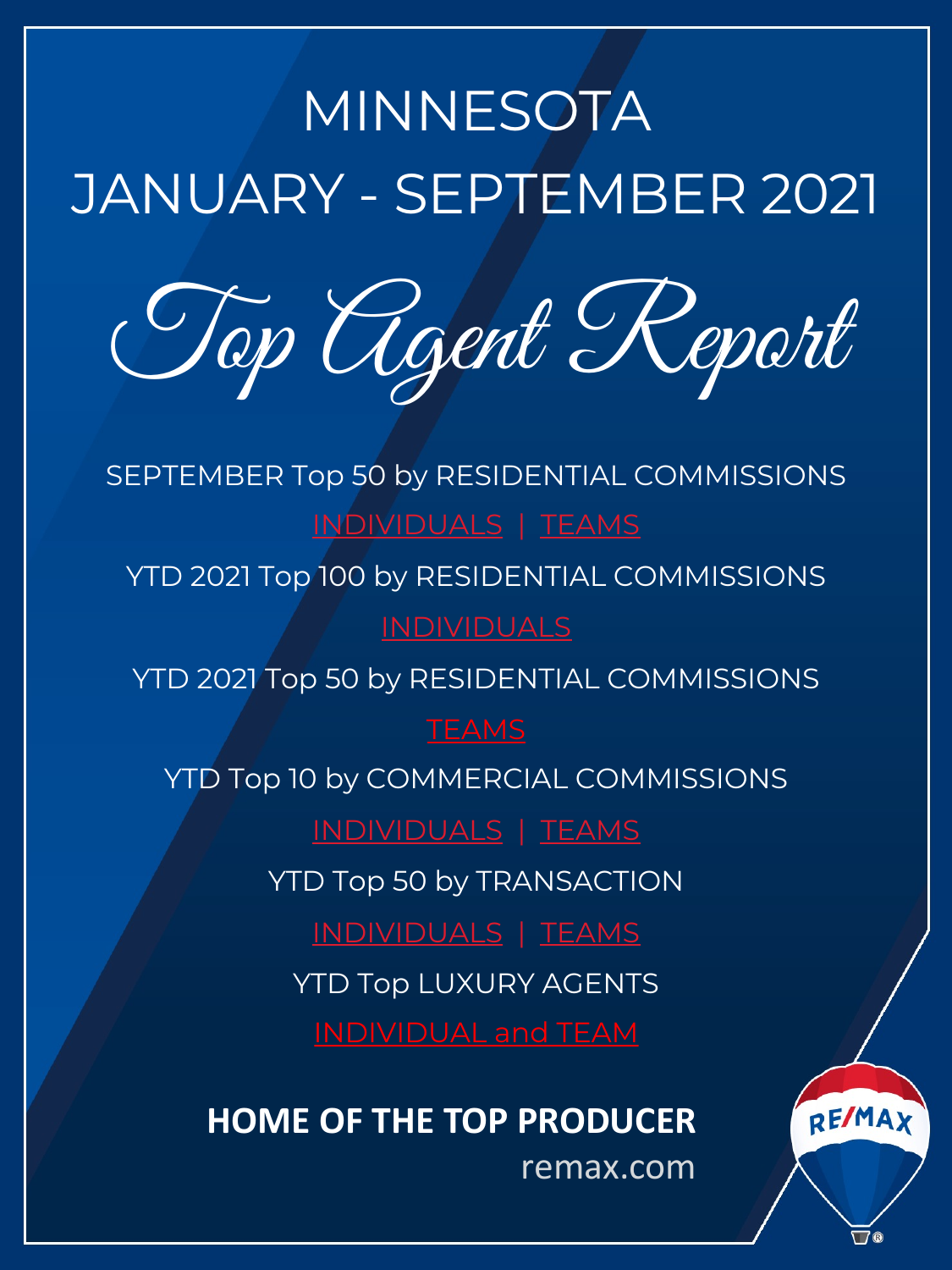<span id="page-1-0"></span>SEPTEMBER 2021 | MINNESOTA | *BASED ON RESIDENTIAL COMMISSIONS*

### **Name Company City** 1 Nevin Raghuveer RE/MAX RESULTS Plymouth 2 Benjamin Funke RE/MAX RESULTS Duluth 3 Chris Rooney RE/MAX PREFERRED Prior Lake 4 Brent Anderson RE/MAX LAKES AREA REALTY Nisswa 5 Tom Little **RE/MAX RESULTS** Duluth 6 Mark Abdel RE/MAX ADVANTAGE PLUS Savage 7 Lisa Dorn RE/MAX RESULTS Mendota Heights 8 Arlene Schuman RE/MAX RESULTS Rochester 9 Jeff Kruschek RE/MAX CENTRAL Little Falls 10 Daniel Christensen RE/MAX DYNAMIC AGENTS Mankato 11 Tom Scott RE/MAX ADVANTAGE PLUS Shakopee 12 Debra Quimby RE/MAX RESULTS Rochester 13 Kale Hassan RE/MAX RESULTS Shoreview 14 Kraig Domogalla RE/MAX RESULTS Andover 15 Daniel Plowman RE/MAX ADVANTAGE PLUS Minnetonka 16 Rebecca Obrien RE/MAX RESULTS Maple Grove 17 Lisa Jasken RE/MAX LAKES REGION Detroit Lakes 18 Cathy Carchedi RE/MAX SYNERGY North Branch 19 Denice Meyer RE/MAX RESULTS Andover 20 Jeff Scislow RE/MAX RESULTS Apple Valley 21 Julie Trones RE/MAX RESULTS Eden Prairie 22 Yvonne Hanson RE/MAX RESULTS St Paul 23 Eric Frank RE/MAX ADVANTAGE PLUS Northfield 24 Patricia Von Mosch RE/MAX RESULTS Andover

25 Lisa Handley RE/MAX ADVANTAGE PLUS Eagan

# **HOME OF THE TO[P PROD](#page-0-0)UCER**

remax.com

•Individual Agents, all areas of specialization, residential commissions only •Based on commissions reported to the region on closed transactions from 9.1.2021– 9.30.2021 •If you have questions regarding your ranking, contact your Office Administrator or Broker/Owner •Minnesota Individual agent count = 1102



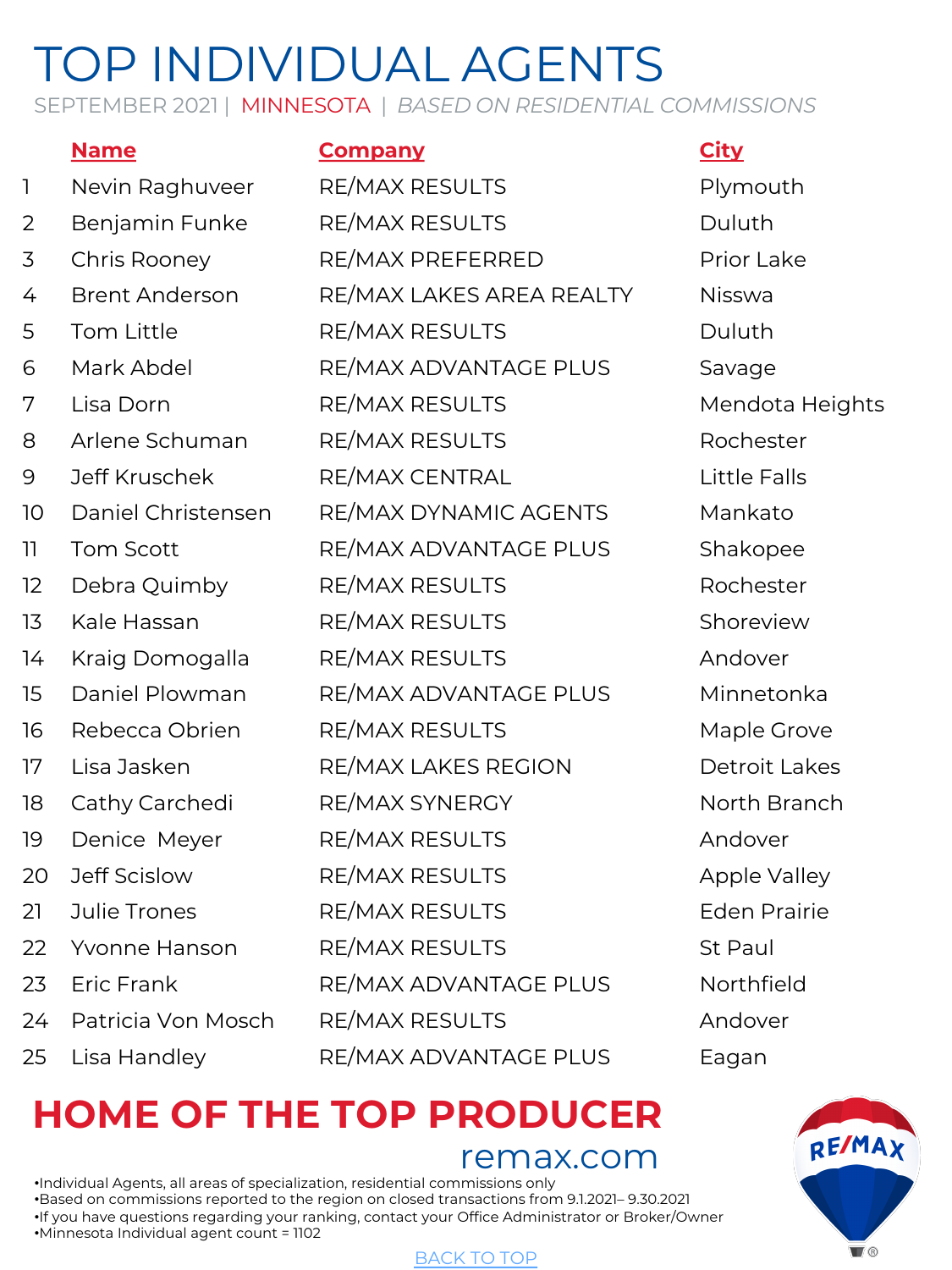SEPTEMBER 2021 | MINNESOTA | *BASED ON RESIDENTIAL COMMISSIONS*

### **Name Company City**

| 26 | Clark Lensing           | RE/MAX RESULTS        | Edina            |
|----|-------------------------|-----------------------|------------------|
| 27 | Tara Yunker             | RE/MAX ADVANTAGE PLUS | Lakeville        |
| 28 | Lindsey Johnson         | RE/MAX RESULTS        | St Paul          |
| 29 | Jay Schurman            | RE/MAX LAKES REGION   | Detroit L        |
| 30 | John Canny              | RE/MAX ADVANTAGE PLUS | Shakope          |
| 31 | Daniel Revsbech         | RE/MAX RESULTS        | <b>Eden Pra</b>  |
| 32 | <b>Butch Zelinsky</b>   | RE/MAX RESULTS        | Minneap          |
| 33 | Lonnie Ness             | RE/MAX SELECT         | Mora             |
| 34 | <b>Curtis Bechthold</b> | RE/MAX RESULTS        | <b>Elk River</b> |
| 35 | <b>Heather Dawe</b>     | RE/MAX RESULTS        | Eden Pra         |
| 36 | <b>Jimly Harris</b>     | RE/MAX PREFERRED      | Prior Lak        |
| 37 | Gary Schueller          | RE/MAX RESULTS        | Rocheste         |
| 38 | Greg Kuntz              | RE/MAX RESULTS        | Lilydale         |
| 39 | Rosie Wilkie            | RE/MAX RESULTS        | Maple Gr         |
| 40 | <b>Christopher Ames</b> | RE/MAX RESULTS        | Lilydale         |
| 41 | James Barrett           | RE/MAX PROFESSIONALS  | Stillwate        |
| 42 | <b>Timothy Sheetz</b>   | RE/MAX RESULTS        | St Paul          |
| 43 | <b>Bob Ellies</b>       | RE/MAX THOUSAND LAKES | <b>Grand Ra</b>  |
| 44 | Rochelle Johnson        | RE/MAX ADVANTAGE PLUS | Savage           |
| 45 | Nikki Ritter            | RE/MAX ADVANTAGE PLUS | Eagan            |
| 46 | Tyler Layman            | RE/MAX ADVANTAGE PLUS | Savage           |
| 47 | Bruce Johnson           | RE/MAX REALTY 1       | Moorhea          |
| 48 | Nicole Jelle            | RE/MAX ADVANTAGE PLUS | Savage           |
| 49 | Wade Klick              | RE/MAX RESULTS        | Maple Gr         |
| 50 | Larry Whitney           | RE/MAX RESULTS        | Andover          |

# Detroit Lakes Shakopee Eden Prairie Minneapolis **Eden Prairie** Prior Lake Rochester Maple Grove Lilydale Stillwater Grand Rapids Moorhead Maple Grove

# **HOME OF THE TO[P PROD](#page-0-0)UCER**

remax.com

•Individual Agents, all areas of specialization, residential commissions only •Based on commissions reported to the region on closed transactions from 9.1.2021– 9.30.2021 •If you have questions regarding your ranking, contact your Office Administrator or Broker/Owner •Minnesota Individual agent count = 1102

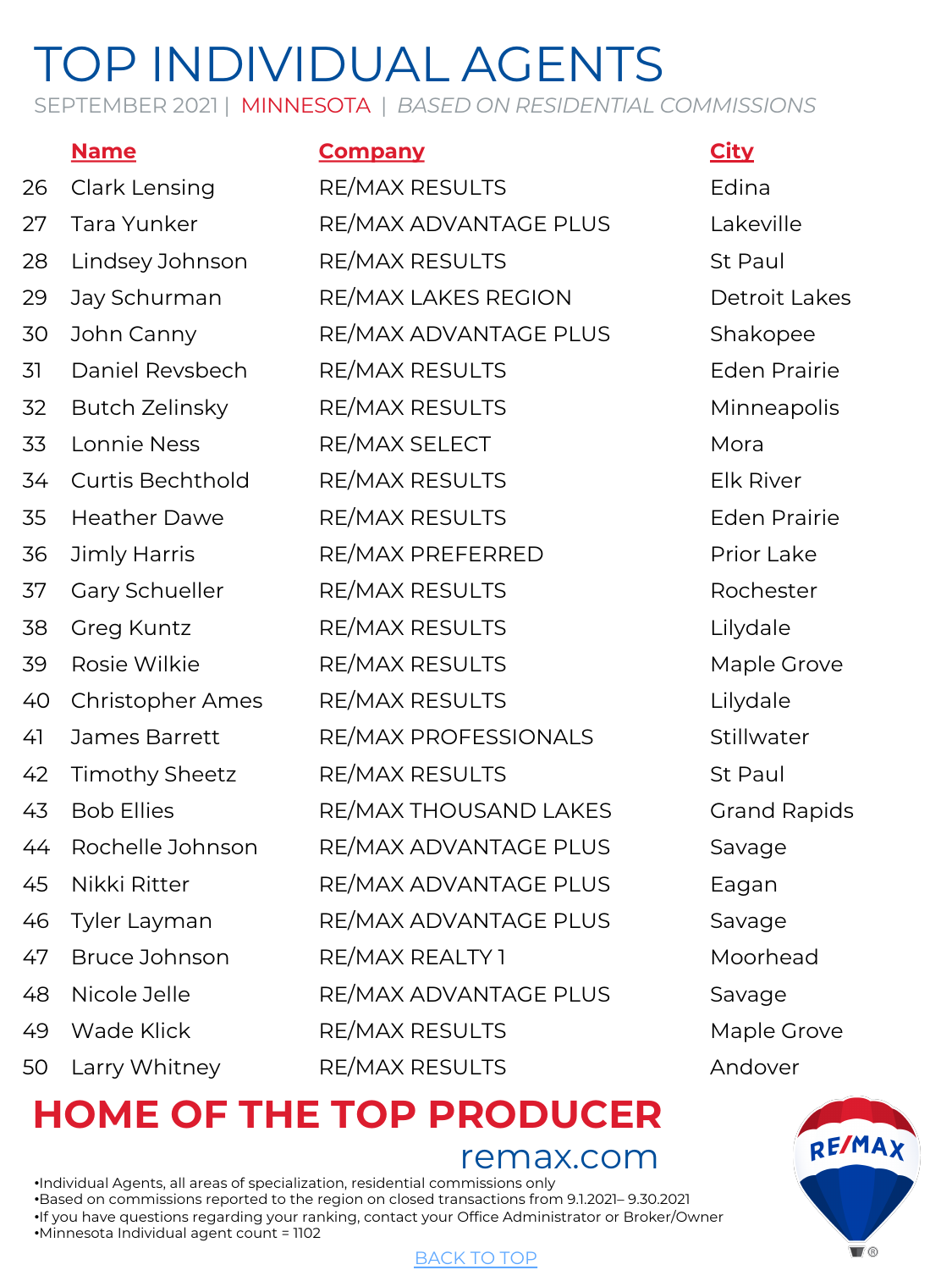### <span id="page-3-0"></span>SEPTEMBER 2021 | MINNESOTA | *BASED ON RESIDENTIAL COMMISSIONS*

|     | <b>Team Leader</b>                    | <b>Team Name</b>                     | <b>Company</b>           | <b>City</b>   |
|-----|---------------------------------------|--------------------------------------|--------------------------|---------------|
| 1   | Ryan O'Neill                          | The Minnesota Real Estate Team       | RE/MAX ADVANTAGE PLUS    | Bloomington   |
| 2   | Kerby Skurat                          | Kerby & Cristina Real Estate Experts | RE/MAX RESULTS           | Plymouth      |
| 3   | Beth Nordaune                         | Enclave Team                         | RE/MAX RESULTS           | Rochester     |
| 4   | Ryan Fischer                          | The PRO Team                         | RE/MAX RESULTS           | Edina         |
| 5   | Samuel Steadman                       | Team Steady                          | RE/MAX RESULTS           | Minneapolis   |
| 6   | Robin Gwaltney                        | <b>Gwaltney Group</b>                | RE/MAX RESULTS           | Rochester     |
| 7   | John Lockner                          | Lockner & Lockner The Home Team      | RE/MAX RESULTS           | Woodbury      |
| 8   | Dan Terrell                           | The Home Team                        | RE/MAX DYNAMIC AGENTS    | Mankato       |
| 9   |                                       | Samantha Hancock The Hancock Group   | RE/MAX ADVANTAGE PLUS    | Chanhassen    |
| 10  | Mark Pietig                           | Pietig Properties Group              | RE/MAX LAKES AREA REALTY | <b>Nisswa</b> |
| 11. | Jeffrey Vanderlinde Vanderlinde Group |                                      | RE/MAX EDGE              | Delano        |
| 12  | William Huffman                       | A Good Life Group                    | RE/MAX RESULTS           | Maple Grove   |
| 13  | Benjamin Johnson                      | Real Estate Nation Team              | RE/MAX RESULTS           | Wayzata       |
| 14  | Lane Larson                           | Monson and Larson Group              | RE/MAX RESULTS           | Plymouth      |
| 15  | Denel Ihde-Sparks                     | Denel Ihde-Sparks Team               | RE/MAX RESULTS           | Rochester     |
| 16  | Joseph Houghton                       | The Minnesota Property Group         | RE/MAX RESULTS           | Plymouth      |
| 17  | Jon D. Jondahl                        | Jon D. Jondahl Group                 | RE/MAX RESULTS           | Andover       |
| 18  | Kyle Babcock                          | Our Team                             | RE/MAX RESULTS           | Woodbury      |
| 19  | Michelle Lundeen                      | Team Lundeen                         | RE/MAX RESULTS           | Cambridge     |
|     | 20 Scott Hutchinson                   | Scott Hutchinson Team                | RE/MAX ADVANTAGE PLUS    | Lakeville     |
| 21  | Marti Estey                           | Reidell Estey and Associates         | RE/MAX RESULTS           | St Paul       |
|     | 22 Wade Hanson                        | Wade Hanson & Associates             | RE/MAX RESULTS           | Woodbury      |
| 23  | Greg Weinberger                       | Schoenberger Weinberger              | RE/MAX RESULTS           | Andover       |
|     | 24 John Wichmann                      | John Wichmann                        | RE/MAX ADVANTAGE PLUS    | Victoria      |
|     | 25 Angela Richter                     | Angela Richter                       | RE/MAX RESULTS           | Wayzata       |

# **HOME OF THE TO[P PROD](#page-0-0)UCER**

### remax.com

•Team Leaders, ranked by team total, all areas of specialization, residential commissions only. •Based on commissions reported to the region on closed transactions from 9.1.2021– 9.30.2021 •If you have questions regarding your ranking, contact your Office Administrator or Broker/Owner •Minnesota team count = 258

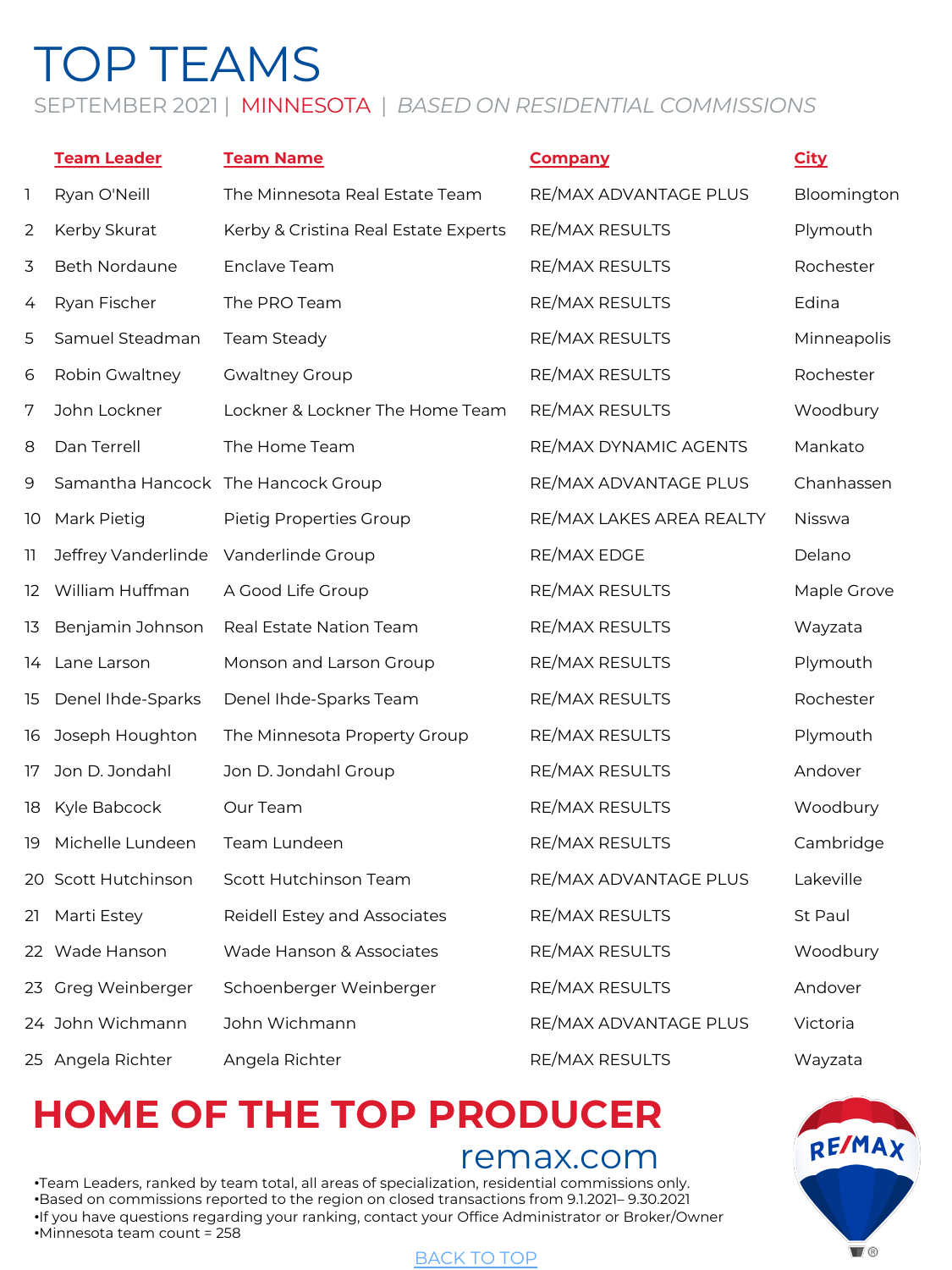## TOP TEAMS SEPTEMBER 2021 | MINNESOTA | *BASED ON RESIDENTIAL COMMISSIONS*

### **Team Leader Team Name Company City** 26 Andrew Prasky The Preferred Home Team RE/MAX ADVANTAGE PLUS Blaine 27 Steve Albers Steve Albers Real Estate Advisors RE/MAX RESULTS Wayzata 28 Lori Mickelson The Mickelson Team RE/MAX RESULTS Rochester 29 Charles Carstensen Carstensen Team RE/MAX RESULTS Elk River 30 Kyle White The Minnesota Home Team RE/MAX ADVANTAGE PLUS Savage 31 Daryl Bauer Home Resource Group RE/MAX ADVANTAGE PLUS Faribault 32 Patrick Sullivan The Sullivan Group The RE/MAX ADVANTAGE PLUS New Prague 33 Amy Legatt Amy Legatt Real Estate Group RE/MAX RESULTS St. Cloud 34 Matt Schafer **Homes by Matt and April FILMAX ADVANTAGE PLUS** Savage 35 Julie Distel Julie Distel RE/MAX RESULTS Wayzata 36 Max Gygi The Max Team RE/MAX RESULTS Woodbury 37 Brok Hansmeyer 2 Zenith City Group **RE/MAX RESULTS** Duluth 38 Jordan Schroeder Real Home Team RE/MAX RESULTS White Bear Lake 39 Shawn Hartmann Hartmann Team RE/MAX RESULTS St Paul 40 Pamela Watters **Pam Watters Team Accommunity RE/MAX RESULTS** North Branch 41 Ryan Haagenson The Haagenson Team RE/MAX RESULTS Minneapolis 42 Paul Morrison Paul Morrison Team RE/MAX RESULTS St. Cloud 43 Kurt Peterson **Peterson Skattum Realty Group RE/MAX ADVANTAGE PLUS** Savage 44 Mark Reiland **Reiland Real Estate Real Accepts** RE/MAX ADVANTAGE PLUS Savage 45 Sean Sovis Sean Sovis Team RE/MAX ADVANTAGE PLUS Lakeville 46 Travis Erickson Travis Erickson Group Travis Erickson Group RE/MAX RESULTS St Paul 47 Dustin Van Camp The DVC Team Realth RE/MAX RESULTS Elk River 48 Sheryl Petrashek The Petrashek Group **RE/MAX RESULTS** Apple Valley 49 Brent Peterson Buy Sell Home Team **RE/MAX RESULTS** Maple Grove 50 Brandon Hedges Barker Hedges Group RE/MAX RESULTS Eagan

# **HOME OF THE TO[P PROD](#page-0-0)UCER**

### remax.com

•Team Leaders, ranked by team total, all areas of specialization, residential commissions only. •Based on commissions reported to the region on closed transactions from 9.1.2021– 9.30.2021 •If you have questions regarding your ranking, contact your Office Administrator or Broker/Owner •Minnesota team count = 258

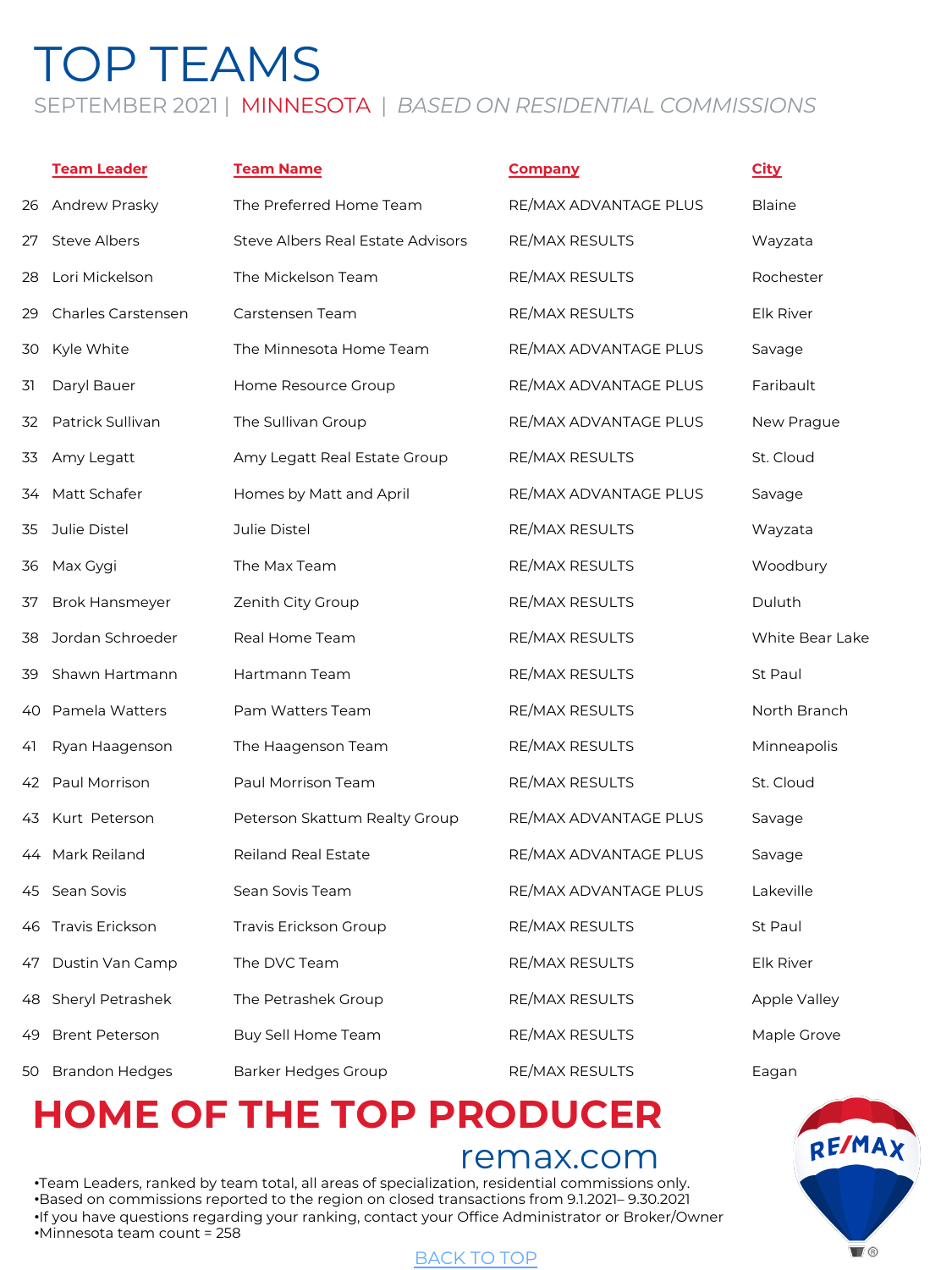### <span id="page-5-0"></span>by residential commissions JANUARY - SEPTEMBER 2021 | MINNESOTA

### **Name Company City** 1 Mark Abdel RE/MAX ADVANTAGE PLUS Savage 2 Nevin Raghuveer RE/MAX RESULTS Plymouth 3 Jeff Scislow RE/MAX RESULTS Apple Valley 4 Lisa Dorn RE/MAX RESULTS Mendota Heights 5 Rebecca Obrien RE/MAX RESULTS Maple Grove 6 Arlene Schuman RE/MAX RESULTS Rochester 7 Chris Rooney RE/MAX PREFERRED Prior Lake 8 Lisa Jasken RE/MAX LAKES REGION Detroit Lakes 9 Brian Leonard RE/MAX RESULTS Plymouth 10 Kraig Domogalla RE/MAX RESULTS Andover 11 Kale Hassan RE/MAX RESULTS Shoreview 12 Julie Trones RE/MAX RESULTS Eden Prairie 13 Benjamin Funke RE/MAX RESULTS Duluth 14 Colleen Larson RE/MAX RESULTS Eden Prairie 15 Tom Little RE/MAX RESULTS Duluth 16 Brent Anderson RE/MAX LAKES AREA REALTY Nisswa 17 Brian Marcus RE/MAX RESULTS Plymouth 18 Whitney Meester RE/MAX ADVANTAGE PLUS Lakeville 19 Gary Schueller RE/MAX RESULTS Rochester 20 Christopher Ames RE/MAX RESULTS Lilydale 21 Dane Willenbring RE/MAX RESULTS THE MAND Andover 22 Tom Scott RE/MAX ADVANTAGE PLUS Shakopee 23 Michael Gross RE/MAX RESULTS Edina 24 Cathy Carchedi RE/MAX SYNERGY North Branch 25 Jay Schurman RE/MAX LAKES REGION Detroit Lakes

# **HOME OF THE TO[P PROD](#page-0-0)UCER**

remax.com

•Individual Agents, all areas of specialization, residential commissions only •Based on commissions reported to the region on closed transactions from 1.1.2021 – 9.30.2021 •If you have questions regarding your ranking, contact your Office Administrator or Broker/Owner •Minnesota Individual agent count = 1102

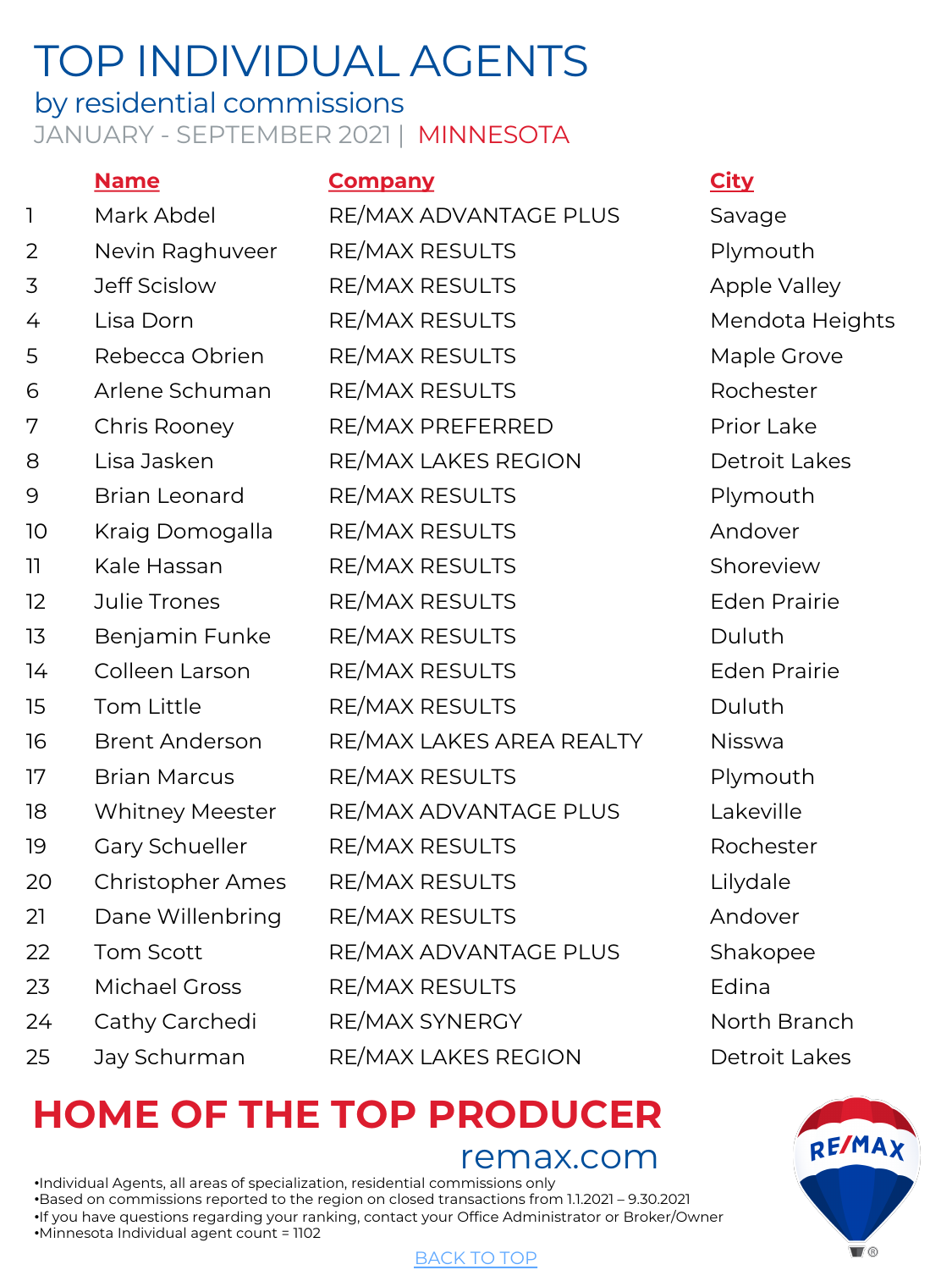### by residential commissions JANUARY - SEPTEMBER 2021 | MINNESOTA

### **Name Company City** 26 Monica Jannetto RE/MAX RESULTS Woodbury 27 Lisa Handley RE/MAX ADVANTAGE PLUS Eagan 28 Daniel Groteboer RE/MAX RESULTS Rochester 29 Wendy Carson RE/MAX RESULTS Apple Valley 30 Nicole Stone RE/MAX RESULTS Wayzata 31 Cody Anderson RE/MAX RESULTS Minneapolis 32 Debra Quimby RE/MAX RESULTS Rochester 33 Nicole Wang RE/MAX RESULTS Shoreview 34 Jeremiah Bouley RE/MAX RESULTS Elk River 35 John Canny RE/MAX ADVANTAGE PLUS Shakopee 36 Steve Casalenda RE/MAX RESULTS St Paul 37 Karlene Tutewohl RE/MAX RESULTS Rochester 38 Genny McCuen RE/MAX PREMIER REALTY Worthington 39 Bruce Johnson RE/MAX REALTY 1 Moorhead 40 Eric Frank RE/MAX ADVANTAGE PLUS Northfield 41 Joel Hentges RE/MAX ADVANTAGE PLUS Orono 42 Niki Moeller RE/MAX RESULTS Edina 43 Michael VanderLee RE/MAX RESULTS Andover 44 Nick Welu RE/MAX ADVANTAGE PLUS Orono 45 Colleen Johnson RE/MAX ADVANTAGE PLUS Excelsior 46 Greg Anderson RE/MAX ADVISORS WEST Chaska 47 Amy Ruzick RE/MAX RESULTS Minneapolis 48 Ken Hatfield RE/MAX PROFESSIONALS Stillwater 49 Rochelle Johnson RE/MAX ADVANTAGE PLUS Savage 50 Scott Adamek RE/MAX ADVANTAGE PLUS New Prague

# **HOME OF THE TO[P PROD](#page-0-0)UCER**

remax.com

•Individual Agents, all areas of specialization, residential commissions only •Based on commissions reported to the region on closed transactions from 1.1.2021 – 9.30.2021 •If you have questions regarding your ranking, contact your Office Administrator or Broker/Owner •Minnesota Individual agent count = 1102

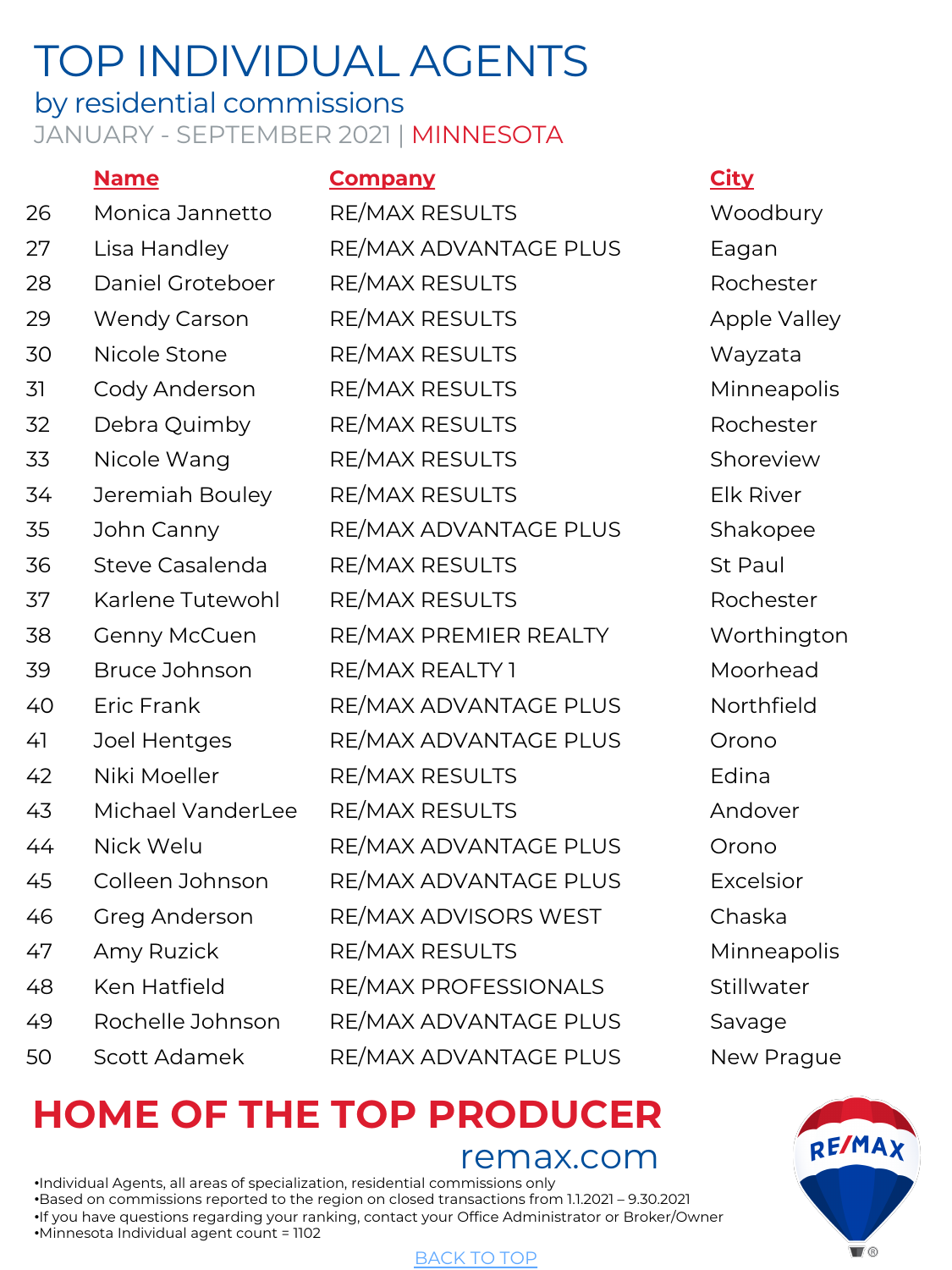### by residential commissions JANUARY - SEPTEMBER 2021 | MINNESOTA

|    | <b>Name</b>            | <b>Company</b>        | <b>City</b>   |
|----|------------------------|-----------------------|---------------|
| 51 | <b>Clint Kuipers</b>   | RE/MAX ADVANTAGE PLUS | <b>Blaine</b> |
| 52 | Raymond Ingebretsen    | RE/MAX LAKE COUNTRY   | Orr           |
| 53 | <b>Timothy Sheetz</b>  | RE/MAX RESULTS        | St Paul       |
| 54 | Amy Jurek              | RE/MAX ADVANTAGE PLUS | Savage        |
| 55 | Mike Vizenor           | RE/MAX PROFESSIONALS  | Stillwater    |
| 56 | Kami Gerald            | RE/MAX PREFERRED      | Prior Lake    |
| 57 | <b>Steve Collier</b>   | <b>RE/MAX RESULTS</b> | Apple Vall    |
| 58 | Daniel Revsbech        | RE/MAX RESULTS        | Eden Prai     |
| 59 | Linda Mulligan         | <b>RE/MAX RESULTS</b> | Wayzata       |
| 60 | Sue Bott               | RE/MAX PRODIGY        | Two Harbo     |
| 61 | Jenna Selthofner       | <b>RE/MAX RESULTS</b> | Andover       |
| 62 | Dianne Mobroten        | RE/MAX RESULTS        | Eden Prai     |
| 63 | <b>Chris Siverhus</b>  | RE/MAX SYNERGY        | Forest Lak    |
| 64 | Candace Rindahl        | RE/MAX RESULTS        | North Brai    |
| 65 | Stefeni Tupy           | RE/MAX ADVANTAGE PLUS | New Prag      |
| 66 | Joey Oslund            | <b>RE/MAX RESULTS</b> | Edina         |
| 67 | Marlene Mushitz        | RE/MAX ADVANTAGE PLUS | New Prag      |
| 68 | Jason Lange            | <b>RE/MAX RESULTS</b> | Woodbury      |
| 69 | John Mazzara           | RE/MAX RESULTS        | Edina         |
| 70 | <b>Cindy Pelletier</b> | <b>RE/MAX RESULTS</b> | Eden Prai     |
| 71 | Nicole Jelle           | RE/MAX ADVANTAGE PLUS | Savage        |
| 72 | David Widell           | RE/MAX ADVANTAGE PLUS | <b>Blaine</b> |
| 73 | <b>Beth Richardson</b> | RE/MAX RESULTS        | St Paul       |
| 74 | Lonnie Ness            | RE/MAX SELECT         | Mora          |
| 75 | Tasha Soundara         | RE/MAX RESULTS        | Brooklyn I    |
|    |                        |                       |               |

Stillwater Apple Valley **Eden Prairie** Wayzata Two Harbors Eden Prairie Forest Lake North Branch New Prague New Prague Woodbury Eden Prairie Brooklyn Park

# **HOME OF THE TO[P PROD](#page-0-0)UCER**

remax.com

•Individual Agents, all areas of specialization, residential commissions only •Based on commissions reported to the region on closed transactions from 1.1.2021 – 9.30.2021 •If you have questions regarding your ranking, contact your Office Administrator or Broker/Owner •Minnesota Individual agent count = 1102

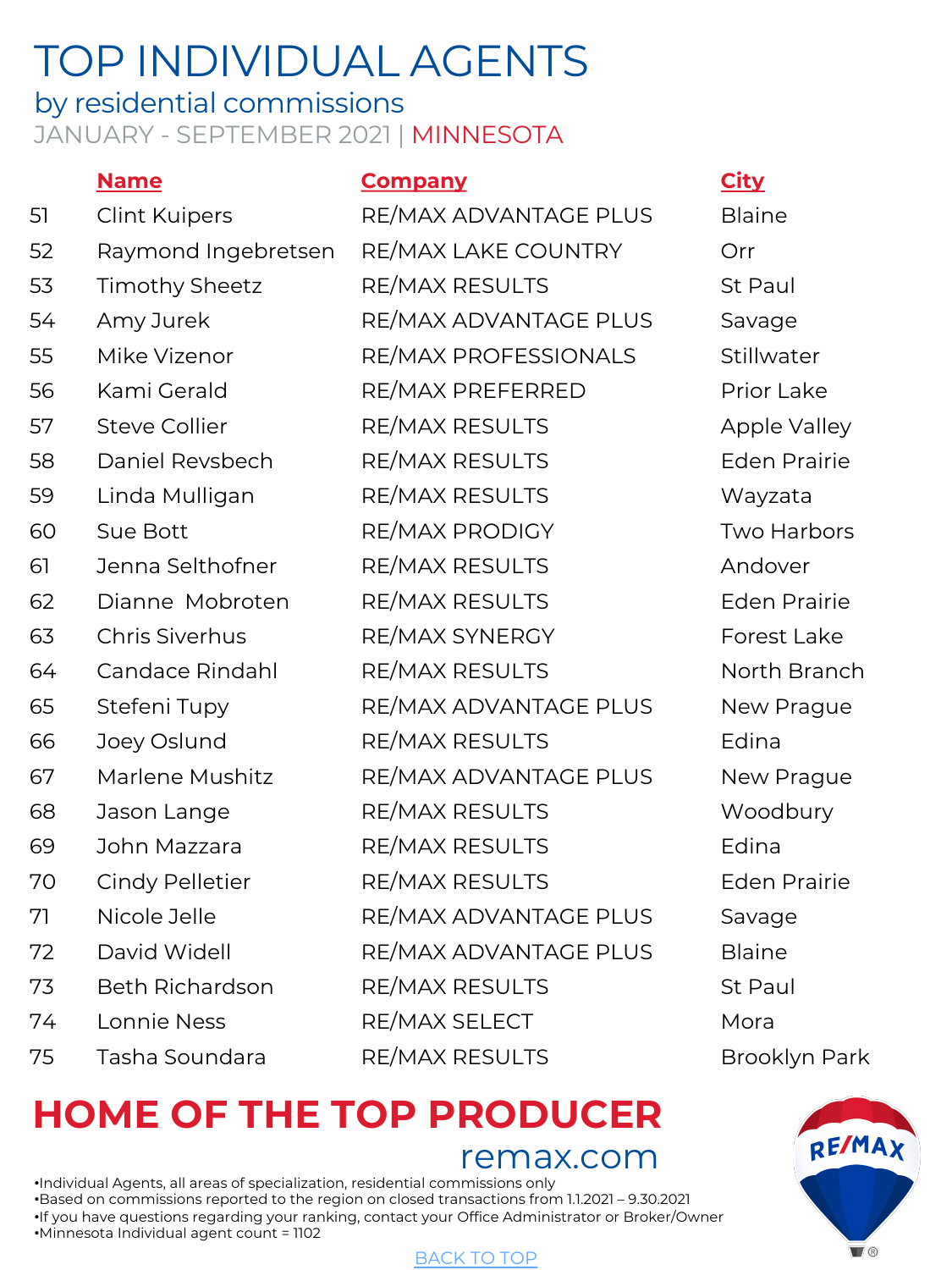### by residential commissions JANUARY - SEPTEMBER 2021 | MINNESOTA

### **Name Company City** 76 Tricia Kroening RE/MAX RESULTS Duluth 77 Paula O'Brien RE/MAX RESULTS Woodbury 78 Kassia Lueck RE/MAX LAKES AREA REALTY Alexandria 79 Peter Aplikowski RE/MAX RESULTS Shoreview 80 Charles Brooks RE/MAX RESULTS Woodbury 81 Heidi Haaland RE/MAX RESULTS Maple Grove 82 Rebecca Simonton RE/MAX RESULTS Brooklyn Park 83 Yvonne Cone RE/MAX TOTAL REALTY Fairmont 84 Lindsey Johnson RE/MAX RESULTS St Paul 85 Dave Giblin RE/MAX RESULTS Apple Valley 86 Elizabeth Hartmann RE/MAX RESULTS Shoreview 87 Cheryl Schopf RE/MAX RESULTS Woodbury 88 Sharlene Hensrud RE/MAX RESULTS Plymouth 89 Tyler Layman RE/MAX ADVANTAGE PLUS Savage 90 Rosie Wilkie RE/MAX RESULTS Maple Grove 91 Meg Miller RE/MAX RESULTS Plymouth 92 Scott Ulland RE/MAX RESULTS Austin 93 Tara Yunker RE/MAX ADVANTAGE PLUS Lakeville 94 Jameson Melbye RE/MAX RESULTS Red Wing 95 Heather Dawe RE/MAX RESULTS Eden Prairie 96 David Reed RE/MAX RESULTS Woodbury 97 Rebecca Brown RE/MAX RESULTS Andover 98 Julie Gould RE/MAX ADVANTAGE PLUS Eagan 99 LeAnn Sather RE/MAX CONSULTANTS Loretto 100 Yu Jie Chen RE/MAX RESULTS Eden Prairie

# **HOME OF THE TO[P PROD](#page-0-0)UCER**

remax.com

•Individual Agents, all areas of specialization, residential commissions only •Based on commissions reported to the region on closed transactions from 1.1.2021 – 9.30.2021 •If you have questions regarding your ranking, contact your Office Administrator or Broker/Owner •Minnesota Individual agent count = 1102

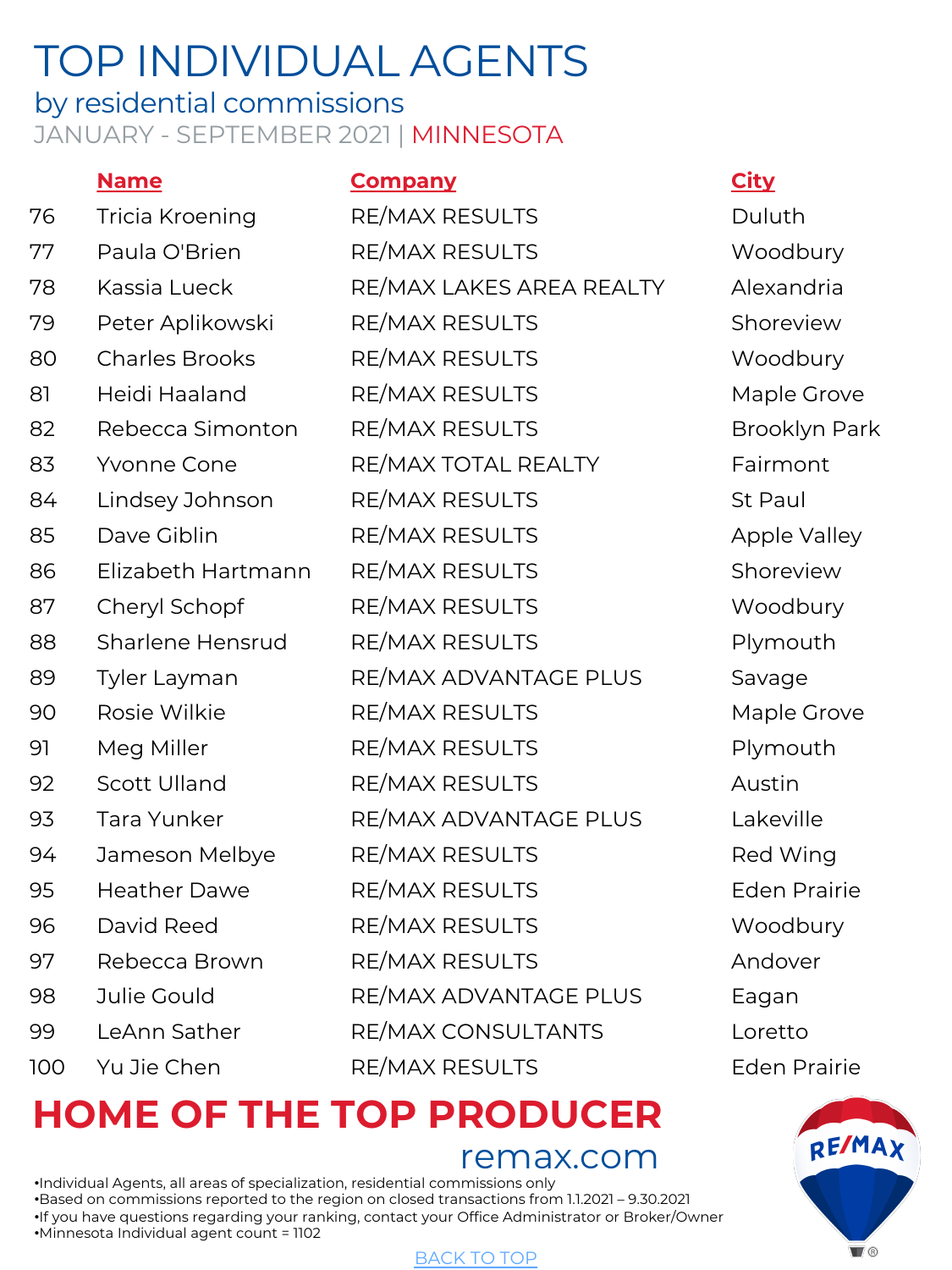### <span id="page-9-0"></span>by residential commissions JANUARY - SEPTEMBER 2021 | MINNESOTA

|    | <b>Team Leader</b>  | <b>Team Name</b>                     | <b>Company</b>           | <b>City</b>      |
|----|---------------------|--------------------------------------|--------------------------|------------------|
| 1  | Ryan O'Neill        | The Minnesota Real Estate Team       | RE/MAX ADVANTAGE PLUS    | Bloomington      |
| 2  | Kerby Skurat        | Kerby & Cristina Real Estate Experts | <b>RE/MAX RESULTS</b>    | Plymouth         |
| 3  | Samuel Steadman     | Team Steady                          | RE/MAX RESULTS           | Minneapolis      |
| 4  | Ryan Fischer        | The PRO Team                         | RE/MAX RESULTS           | Edina            |
| 5  | Beth Nordaune       | Enclave Team                         | RE/MAX RESULTS           | Rochester        |
| 6  |                     | Samantha Hancock The Hancock Group   | RE/MAX ADVANTAGE PLUS    | Chanhassen       |
| 7  | Benjamin Johnson    | Real Estate Nation Team              | RE/MAX RESULTS           | Wayzata          |
| 8  | Robin Gwaltney      | <b>Gwaltney Group</b>                | RE/MAX RESULTS           | Rochester        |
| 9  | Marti Estey         | Reidell Estey and Associates         | RE/MAX RESULTS           | St Paul          |
| 10 | Wade Hanson         | Wade Hanson & Associates             | RE/MAX RESULTS           | Woodbury         |
| 11 | Lane Larson         | Monson and Larson Group              | RE/MAX RESULTS           | Plymouth         |
| 12 | John Lockner        | Lockner & Lockner The Home Team      | RE/MAX RESULTS           | Woodbury         |
| 13 | Jeffrey Vanderlinde | Vanderlinde Group                    | RE/MAX EDGE              | Delano           |
| 14 | Kyle Babcock        | Our Team                             | RE/MAX RESULTS           | Woodbury         |
| 15 | Lori Mickelson      | The Mickelson Team                   | RE/MAX RESULTS           | Rochester        |
| 16 | Jon D. Jondahl      | Jon D. Jondahl Group                 | RE/MAX RESULTS           | Andover          |
| 17 | Andrew Prasky       | The Preferred Home Team              | RE/MAX ADVANTAGE PLUS    | <b>Blaine</b>    |
| 18 | Dan Terrell         | The Home Team                        | RE/MAX DYNAMIC AGENTS    | Mankato          |
| 19 | Mark Pietig         | Pietig Properties Group              | RE/MAX LAKES AREA REALTY | Nisswa           |
| 20 | Patrick Sullivan    | The Sullivan Group                   | RE/MAX ADVANTAGE PLUS    | New Prague       |
| 21 | William Huffman     | A Good Life Group                    | <b>RE/MAX RESULTS</b>    | Maple Grove      |
| 22 | Denel Ihde-Sparks   | Denel Ihde-Sparks Team               | RE/MAX RESULTS           | Rochester        |
| 23 | Kyle White          | The Minnesota Home Team              | RE/MAX ADVANTAGE PLUS    | Savage           |
| 24 | Mark Reiland        | <b>Reiland Real Estate</b>           | RE/MAX ADVANTAGE PLUS    | Savage           |
| 25 | Charles Carstensen  | Carstensen Team                      | RE/MAX RESULTS           | <b>Elk River</b> |

# **HOME OF THE TO[P PROD](#page-0-0)UCER**

### remax.com

•Team Leaders, ranked by team total, all areas of specialization, residential commissions only. •Based on commissions reported to the region on closed transactions from 1.1.2021 – 9.30.2021 •If you have questions regarding your ranking, contact your Office Administrator or Broker/Owner •Minnesota team count = 258

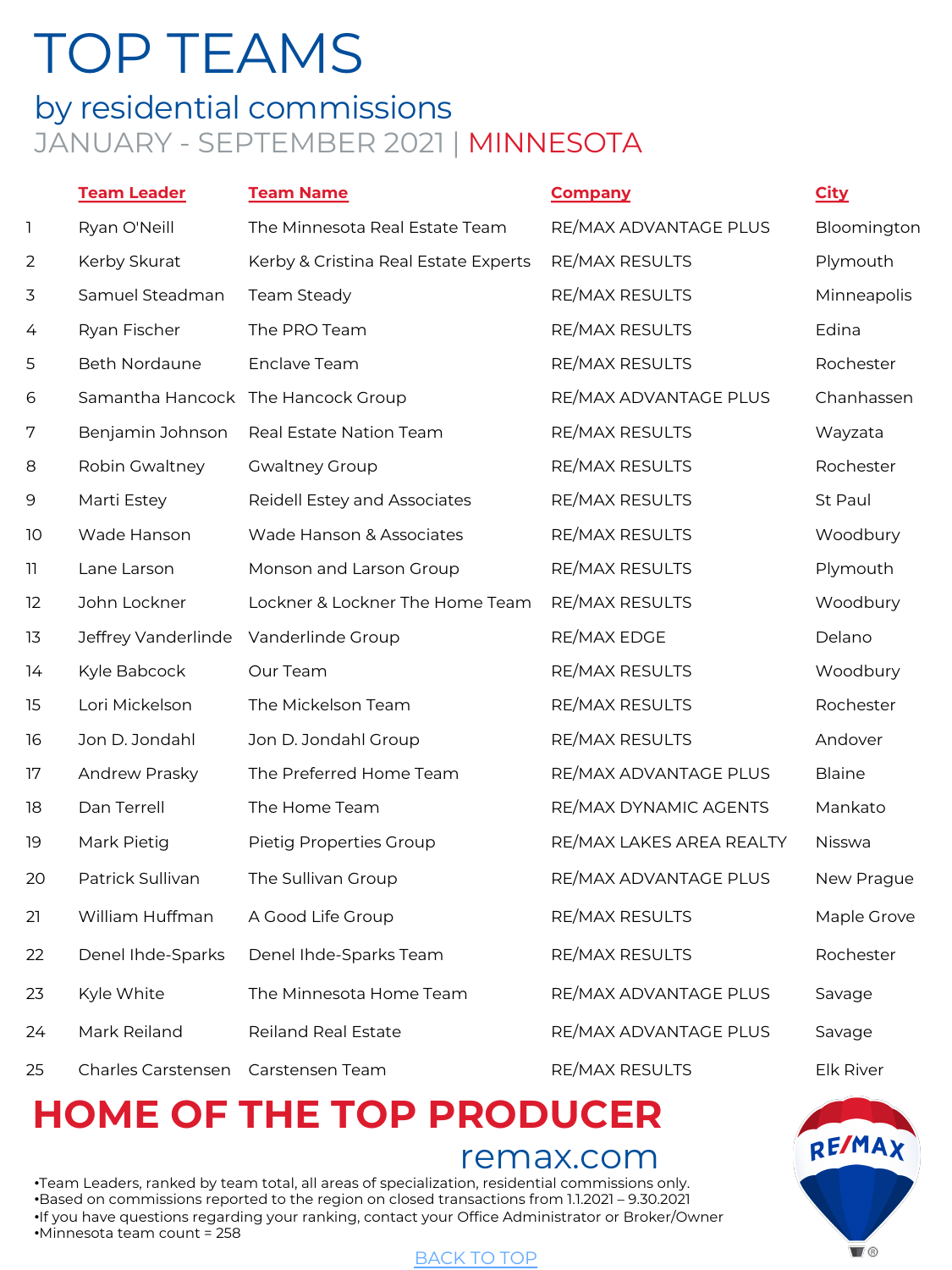## *by residential commissions* JANUARY - SEPTEMBER 2021 | MINNESOTA

|    | <b>Team Leader</b>                       | <b>Team Name</b>                  | <b>Company</b>        | <b>City</b>         |
|----|------------------------------------------|-----------------------------------|-----------------------|---------------------|
| 26 | Michelle Lundeen                         | Team Lundeen                      | <b>RE/MAX RESULTS</b> | Cambridge           |
| 27 | <b>Brandon Hedges</b>                    | <b>Barker Hedges Group</b>        | RE/MAX RESULTS        | Eagan               |
| 28 | Benjamin Smothers                        | Smothers Falk Realty Group        | RE/MAX ADVANTAGE PLUS | Waconia             |
| 29 | Jordan Schroeder                         | Real Home Team                    | <b>RE/MAX RESULTS</b> | White Bear Lake     |
| 30 | Amy Legatt                               | Amy Legatt Real Estate Group      | <b>RE/MAX RESULTS</b> | St. Cloud           |
| 31 | <b>Steve Albers</b>                      | Steve Albers Real Estate Advisors | RE/MAX RESULTS        | Wayzata             |
| 32 | <b>Herman Antonov</b>                    | <b>TAG Group</b>                  | RE/MAX RESULTS        | Plymouth            |
| 33 | Joseph Houghton                          | The Minnesota Property Group      | RE/MAX RESULTS        | Plymouth            |
| 34 | <b>Tiffany Carey</b>                     | Tiffany and Jason Carey           | RE/MAX RESULTS        | Rochester           |
| 35 | Kurt Peterson                            | Peterson Skattum Realty Group     | RE/MAX ADVANTAGE PLUS | Savage              |
| 36 | Jon Perkins                              | Perkins Team                      | RE/MAX RESULTS        | Plymouth            |
| 37 | Scott Hutchinson                         | Scott Hutchinson Team             | RE/MAX ADVANTAGE PLUS | Lakeville           |
| 38 | <b>Brok Hansmeyer</b>                    | Zenith City Group                 | RE/MAX RESULTS        | Duluth              |
| 39 | Jeffrey Schulz                           | Jeff Schulz Team                  | RE/MAX ADVANTAGE PLUS | Waconia             |
| 40 | Daryl Bauer                              | Home Resource Group               | RE/MAX ADVANTAGE PLUS | Faribault           |
| 41 | Richard Webb                             | The Webb Group                    | RE/MAX RESULTS        | Edina               |
| 42 | Ryan Haagenson                           | The Haagenson Team                | RE/MAX RESULTS        | Minneapolis         |
| 43 | Jason Stockwell                          | Team Stockwell                    | RE/MAX RESULTS        | Richfield           |
| 44 | Dustin Van Camp                          | The DVC Team                      | RE/MAX RESULTS        | <b>Elk River</b>    |
| 45 | John Wichmann                            | John Wichmann                     | RE/MAX ADVANTAGE PLUS | Victoria            |
| 46 | Mark Kottke                              | SW Metro Sales Group              | RE/MAX EXPERIENCE     | <b>Belle Plaine</b> |
| 47 | <b>Travis Erickson</b>                   | Travis Erickson Group             | <b>RE/MAX RESULTS</b> | St Paul             |
| 48 | Lyman Jenkins                            | The Jenkins Real Estate Team      | RE/MAX RESULTS        | Andover             |
| 49 | Nematullah Janetkhan The Janetkhan Group |                                   | RE/MAX ADVANTAGE PLUS | Minnetonka          |
| 50 | <b>Tom Carlisle</b>                      | Carlisle Advantage Team           | RE/MAX SYNERGY        | Forest Lake         |

# **HOME OF THE TO[P PROD](#page-0-0)UCER**

### remax.com

•Team Leaders, ranked by team total, all areas of specialization, residential commissions only. •Based on commissions reported to the region on closed transactions from 1.1.2021 – 9.30.2021 •If you have questions regarding your ranking, contact your Office Administrator or Broker/Owner •Minnesota team count = 258

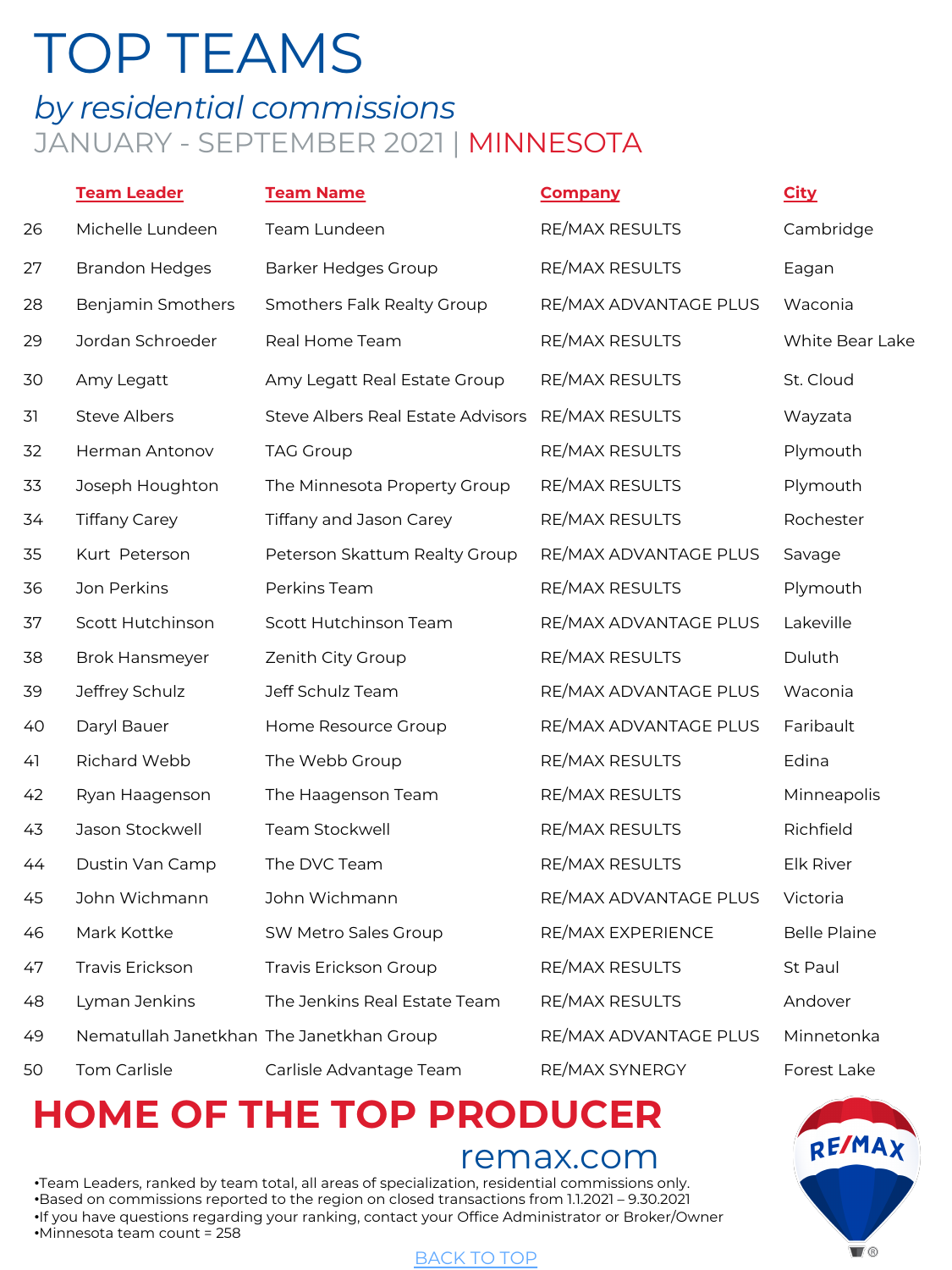### by commercial commissions JANUARY - SEPTEMBER 2021 | MINNESOTA

|                | <b>Name</b>            | <b>Company</b>        | <b>City</b> |
|----------------|------------------------|-----------------------|-------------|
| $\mathbb{L}$   | Merl Groteboer         | RE/MAX RESULTS        | Rocl        |
| $\overline{2}$ | Ryan Strem             | RE/MAX OF BEMIDJI     | Bem         |
| 3              | <b>William Molitor</b> | RE/MAX RESULTS        | St.C        |
| 4              | Julie Nash Smith       | RE/MAX SYNERGY        | Fore        |
| 5              | Scott Schultz          | RE/MAX RESULTS        | App         |
| 6              | Kevin Goettl           | <b>RE/MAX RESULTS</b> | App         |
| 7              | Yu Jie Chen            | <b>RE/MAX RESULTS</b> | Ede         |
| 8              | Vicky Katz             | RE/MAX SYNERGY        | Fore        |
| 9              | Jay Schurman           | RE/MAX LAKES REGION   | Detr        |
| 10             | Carlos Carrera         | RE/MAX DYNAMIC AGENTS | Mar         |
|                |                        |                       |             |

<span id="page-11-0"></span>Rochester **Bemidji** St. Cloud Forest Lake Apple Valley Apple Valley Eden Prairie Forest Lake Detroit Lakes Mankato

# **HOME OF THE TO[P PROD](#page-0-0)UCER**

### remax.com

•Individual Agents, all areas of specialization, commercial commissions only •Based on commercial commissions reported on closed transactions from 1.1.2021 – 9.30.2021 •If you have questions regarding your ranking, contact your Office Administrator or Broker/Owner •Minnesota Individual agent count = 1102

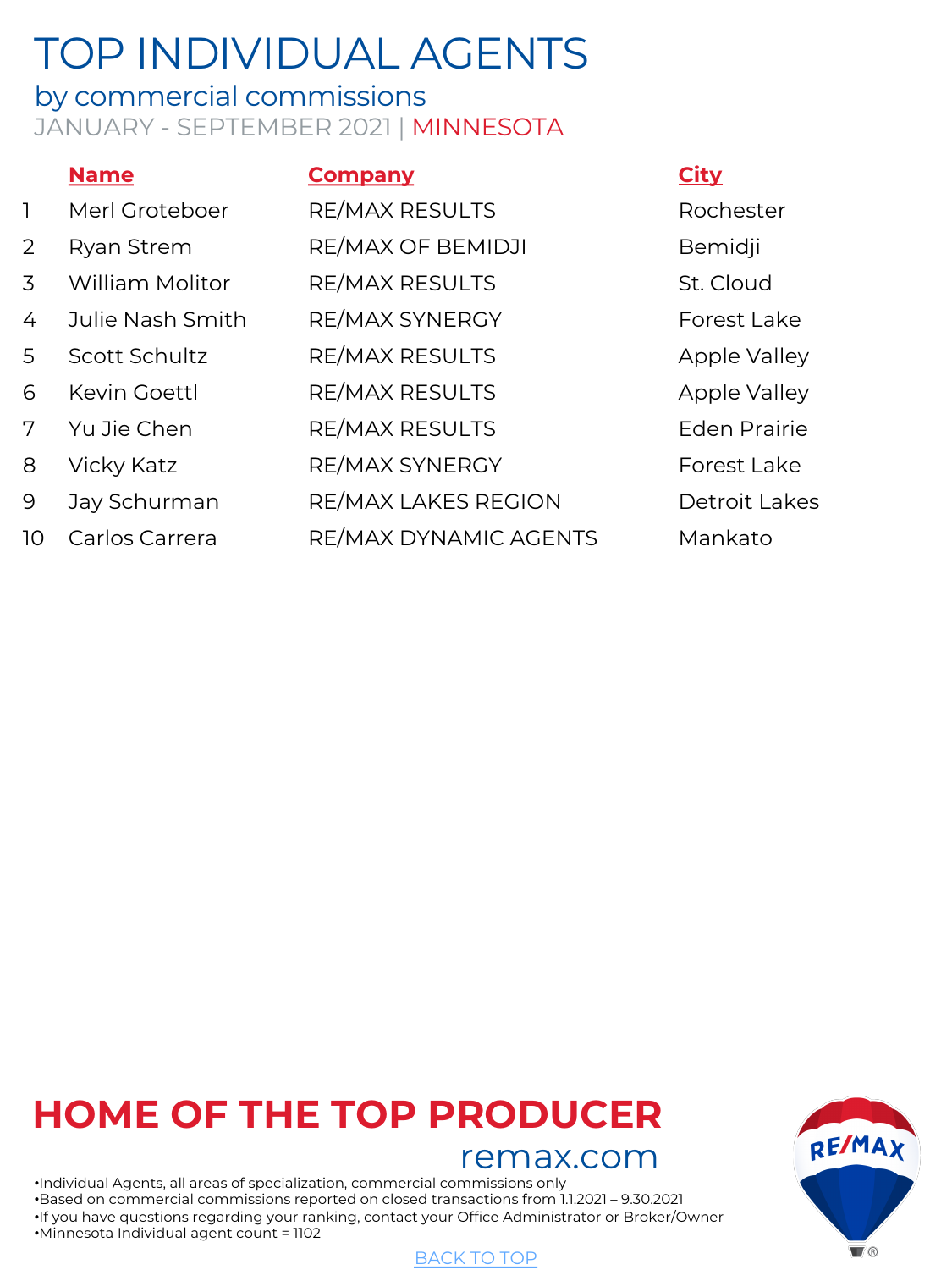## <span id="page-12-0"></span>by commercial commissions

## JANUARY - SEPTEMBER 2021 | MINNESOTA

|          | <b>Team Leader</b> | <b>Team Name</b>                | <b>Company</b>                  | <b>City</b> |
|----------|--------------------|---------------------------------|---------------------------------|-------------|
| <b>T</b> | Mark Hulsey        | RE/MAX Results-Commercial Group | <b>RE/MAX RESULTS</b>           | St Paul     |
| 2        | Ben Kall           | Legacy Realty Group             | <b>RE/MAX RESULTS</b>           | Rochester   |
| 3        | Samuel Steadman    | Team Steady                     | <b>RE/MAX RESULTS</b>           | Minneapolis |
|          | <b>Todd Priebe</b> | Todd Priebe                     | RE/MAX ADVANTAGE PLUS Lakeville |             |
| .5       | Robert Muske       | The Muske Team                  | RE/MAX SYNERGY                  | Forest Lake |
| 6        | Tim Little         | Crosstown                       | RE/MAX ADVANTAGE PLUS Eagan     |             |
| 7        | Nicole LaChapelle  | Nicole LaChapelle Team          | <b>RE/MAX RESULTS</b>           | Maple Grove |
| 8        | Robin Gwaltney     | <b>Gwaltney Group</b>           | <b>RE/MAX RESULTS</b>           | Rochester   |
| 9        | Jon D. Jondahl     | Jon D. Jondahl Group            | <b>RE/MAX RESULTS</b>           | Andover     |
|          | 10 Jared Lundgren  | RE/MAX Northland Team           | RE/MAX NORTHLAND                | Aitkin      |

## **HOME OF THE TO[P PROD](#page-0-0)UCER**

### remax.com

•Team Leaders, ranked by team total, all areas of specialization, commercial commissions only. •Based on commercial commissions on closed transactions from 1.1.2021 – 9.30.2021 •If you have questions regarding your ranking, contact your Office Administrator or Broker/Owner •Minnesota team count = 258

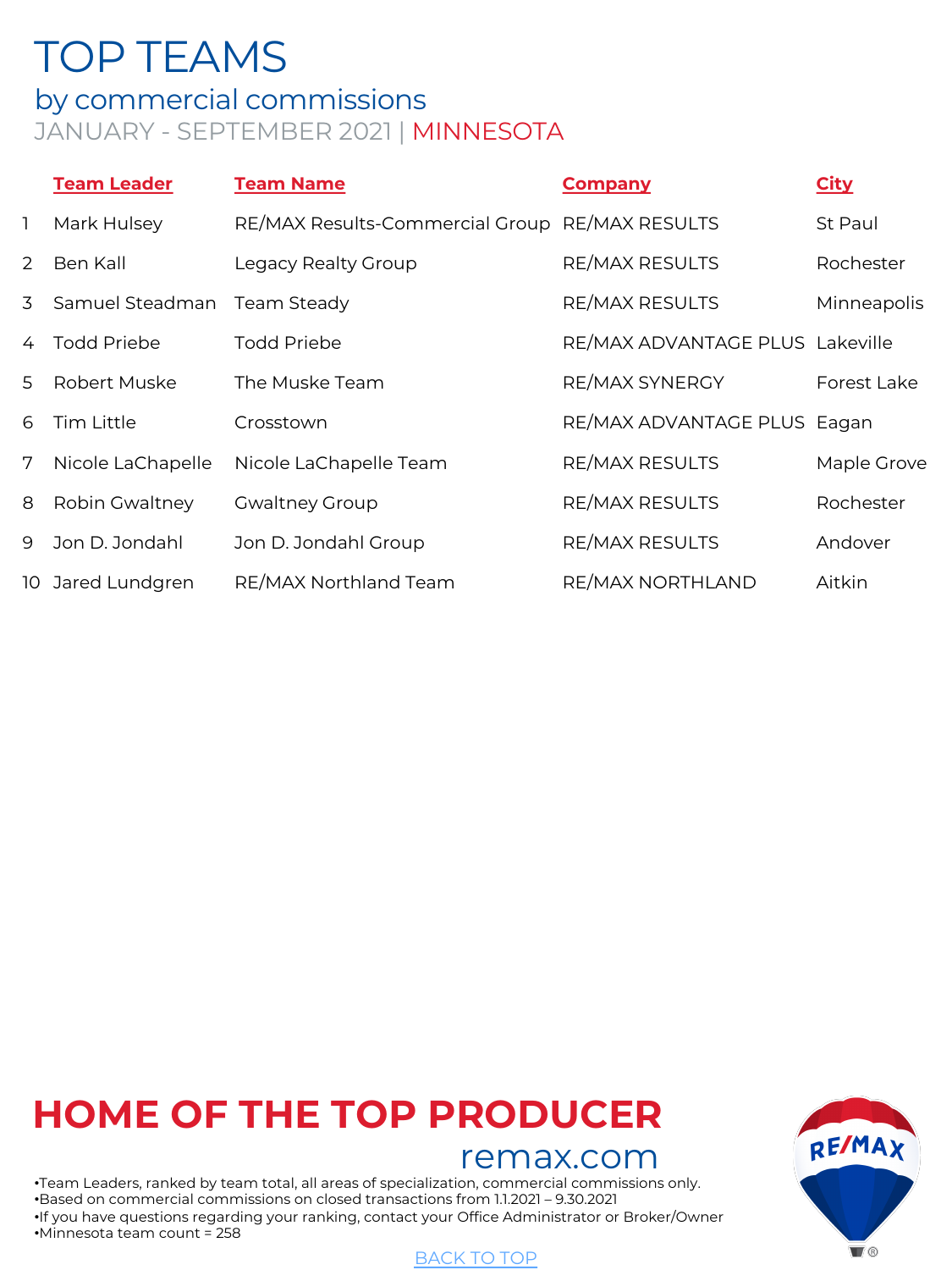### by transaction

### JANUARY - SEPTEMBER 2021 | MINNESOTA

### **Name Company City**

1 Mark Abdel RE/MAX ADVANTAGE PLUS Savage 2 Amy Ruzick RE/MAX RESULTS Minneapolis 3 Lisa Jasken RE/MAX LAKES REGION Detroit Lakes 4 Genny McCuen RE/MAX PREMIER REALTY Worthington 5 Nevin Raghuveer RE/MAX RESULTS Plymouth 6 Benjamin Funke RE/MAX RESULTS Duluth 7 Rebecca Obrien RE/MAX RESULTS Maple Grove 8 Monica Jannetto RE/MAX RESULTS Woodbury 9 Sue Bott **RE/MAX PRODIGY** Two Harbors 9 Mike Westphalen RE/MAX ADVANTAGE PLUS Savage 10 Raymond Ingebretsen RE/MAX LAKE COUNTRY Orr 11 Yvonne Cone **RE/MAX TOTAL REALTY** Fairmont 12 Brian Leonard RE/MAX RESULTS Plymouth 13 Kraig Domogalla RE/MAX RESULTS Andover 13 Brent Anderson RE/MAX LAKES AREA REALTY Nisswa 14 Tom Little RE/MAX RESULTS Duluth 15 Lonnie Ness RE/MAX SELECT Mora 15 Niki Moeller RE/MAX RESULTS Edina 15 Scott Ulland RE/MAX RESULTS Austin 16 Jenna Selthofner RE/MAX RESULTS Andover 17 Candace Rindahl RE/MAX RESULTS North Branch 18 Michael Gross RE/MAX RESULTS Edina 18 Jay Schurman RE/MAX LAKES REGION Detroit Lakes 19 Tom Scott RE/MAX ADVANTAGE PLUS Shakopee

<span id="page-13-0"></span>

## **HOME OF THE TO[P PROD](#page-0-0)UCER** remax.com

•Individual Agents, all areas of specialization •Based on closed transactions reported to the region from 1.1.2021 – 9.30.2021 •If you have questions regarding your ranking, contact your Office Administrator or Broker/Owner •Minnesota Individual agent count = 1102

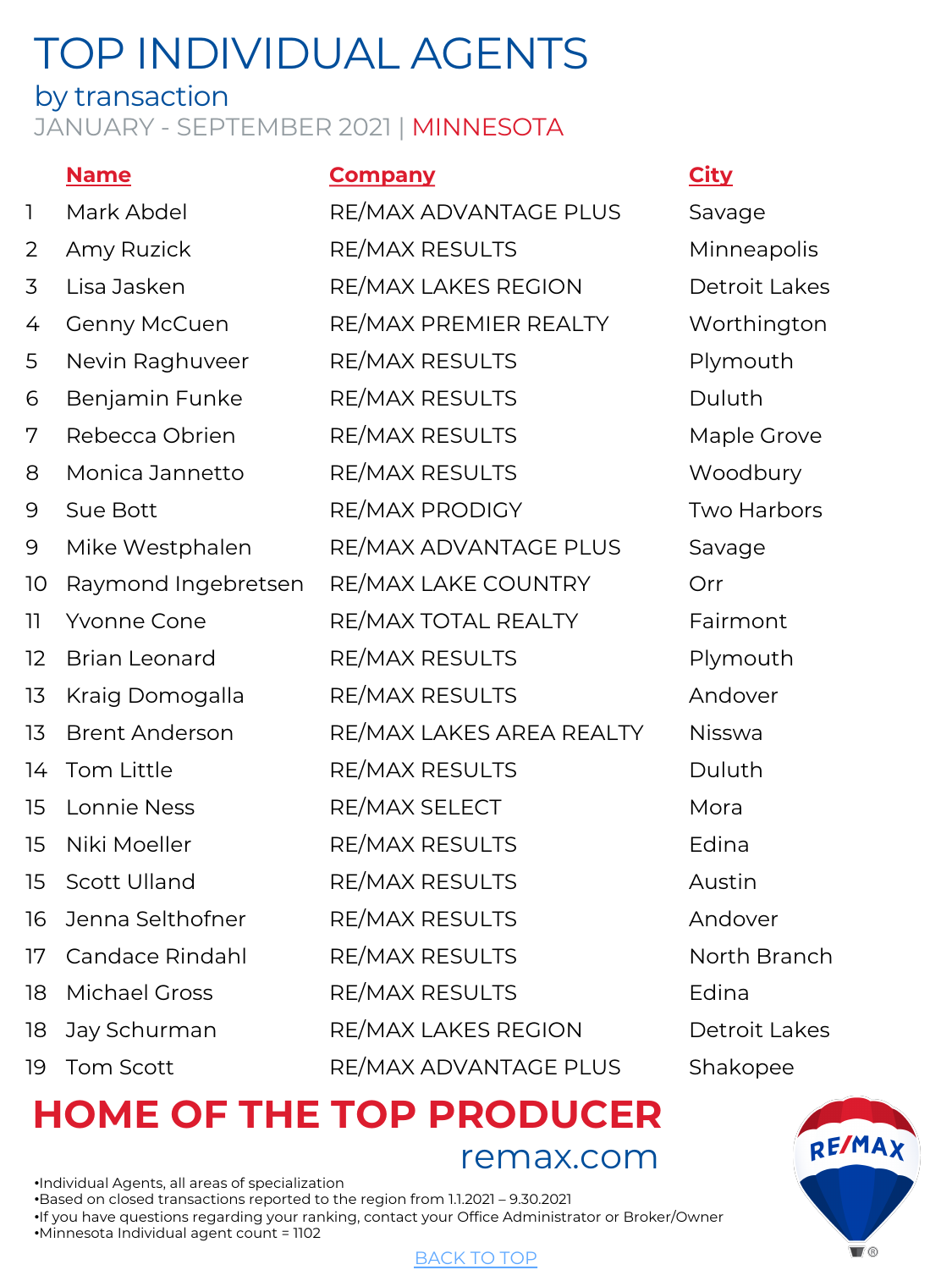### by transaction

### JANUARY - SEPTEMBER 2021 | MINNESOTA

**Name Company City** 20 Jeff Scislow RE/MAX RESULTS Apple Valley 20 Arlene Schuman RE/MAX RESULTS Rochester 20 Kale Hassan RE/MAX RESULTS Shoreview 21 Jeremiah Bouley RE/MAX RESULTS Elk River 22 Chris Rooney RE/MAX PREFERRED Prior Lake 22 Lisa Dorn **RE/MAX RESULTS** Mendota Heights 23 Karlene Tutewohl RE/MAX RESULTS Rochester 23 Brian Marcus RE/MAX RESULTS Plymouth 23 Whitney Meester RE/MAX ADVANTAGE PLUS Lakeville 24 Bruce Johnson RE/MAX REALTY 1 Moorhead 24 Lisa Handley **RE/MAX ADVANTAGE PLUS** Eagan 24 Paula O'Brien RE/MAX RESULTS Woodbury 25 Blain Nelson **RE/MAX MASTERS** Waseca 25 Cathy Carchedi RE/MAX SYNERGY North Branch 25 Cody Anderson RE/MAX RESULTS Minneapolis 25 Joss Jondahl RE/MAX RESULTS Cambridge 26 Joy Summers RE/MAX LAKES REGION Detroit Lakes 27 Jeffrey Tollefson RE/MAX ADVANTAGE PLUS Blaine 27 Eric Frank RE/MAX ADVANTAGE PLUS Northfield 28 Debra Quimby RE/MAX RESULTS Rochester 29 Wade Barslou RE/MAX TOTAL REALTY Blue Earth 30 John Mazzara RE/MAX RESULTS Edina 30 Jameson Melbye RE/MAX RESULTS Red Wing 31 Chris Siverhus RE/MAX SYNERGY Forest Lake 31 Nicole Stone RE/MAX RESULTS Wayzata 32 Mike Vizenor RE/MAX PROFESSIONALS Stillwater

## **HOME OF THE TO[P PROD](#page-0-0)UCER** remax.com

•Individual Agents, all areas of specialization. •Based on closed transactions reported to the region from 1.1.2021 – 9.30.2021 •If you have questions regarding your ranking, contact your Office Administrator or Broker/Owner •Minnesota Individual agent count = 1102

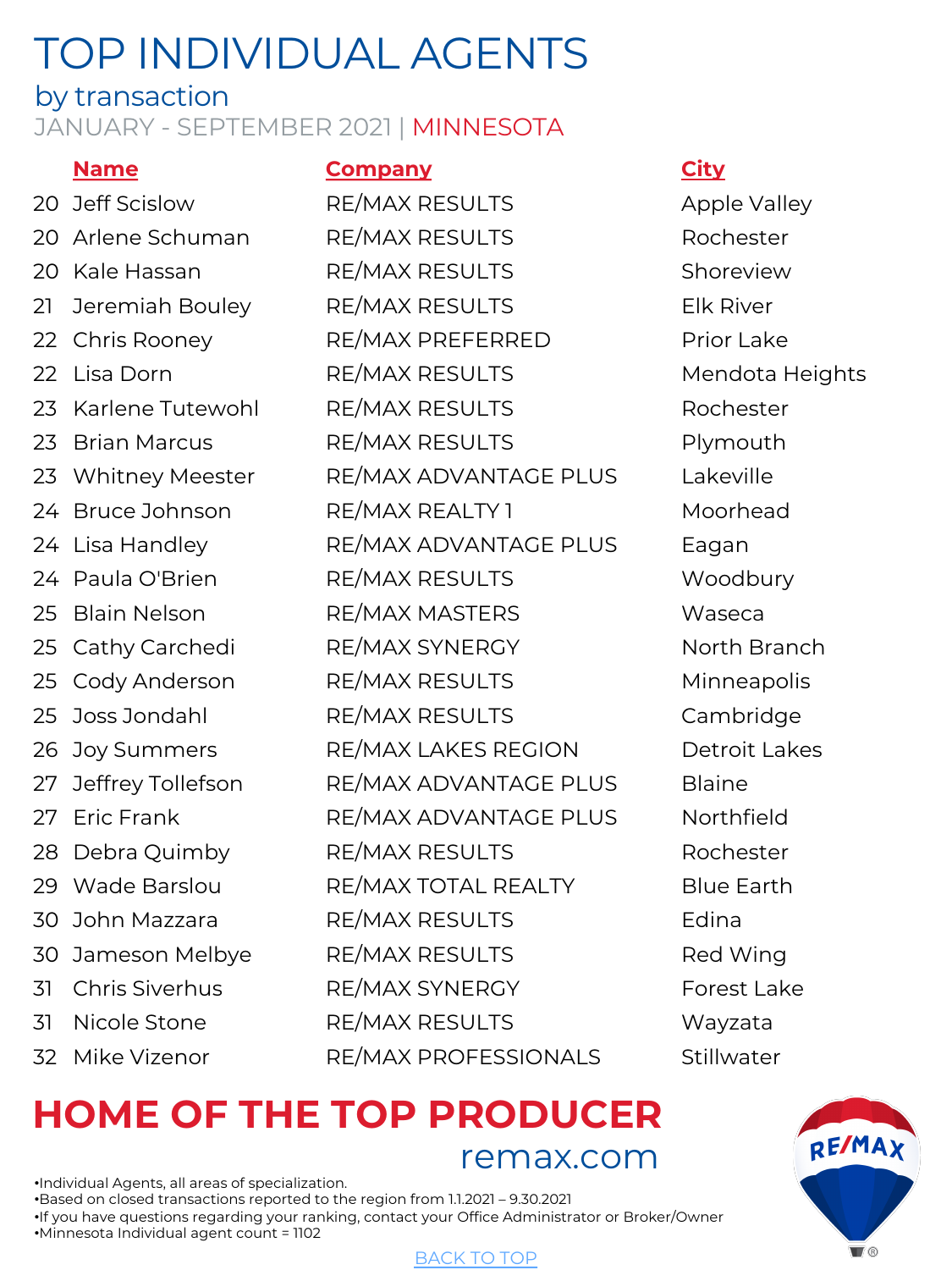## <span id="page-15-0"></span>TOP TEAMS by transaction JANUARY - SEPTEMBER 2021 | MINNESOTA

|    | <b>Team Leader</b>     | <b>Team Name</b>                     | <b>Company</b>           | <b>City</b>   |
|----|------------------------|--------------------------------------|--------------------------|---------------|
| 1  | Ryan O'Neill           | The Minnesota Real Estate Team       | RE/MAX ADVANTAGE PLUS    | Bloomington   |
| 2  | Kerby Skurat           | Kerby & Cristina Real Estate Experts | RE/MAX RESULTS           | Plymouth      |
| 3  | Ryan Fischer           | The PRO Team                         | RE/MAX RESULTS           | Edina         |
| 4  | Samuel Steadman        | Team Steady                          | RE/MAX RESULTS           | Minneapolis   |
| 5  | <b>Beth Nordaune</b>   | Enclave Team                         | RE/MAX RESULTS           | Rochester     |
| 6  | Robin Gwaltney         | <b>Gwaltney Group</b>                | RE/MAX RESULTS           | Rochester     |
| 7  | Dan Terrell            | The Home Team                        | RE/MAX DYNAMIC AGENTS    | Mankato       |
| 8  | Benjamin Johnson       | Real Estate Nation Team              | RE/MAX RESULTS           | Wayzata       |
| 9  |                        | Samantha Hancock The Hancock Group   | RE/MAX ADVANTAGE PLUS    | Chanhassen    |
|    | 10 John Lockner        | Lockner & Lockner The Home Team      | RE/MAX RESULTS           | Woodbury      |
| 11 | Marti Estey            | Reidell Estey and Associates         | RE/MAX RESULTS           | St Paul       |
|    | 12 Mark Pietig         | Pietig Properties Group              | RE/MAX LAKES AREA REALTY | <b>Nisswa</b> |
| 13 | Kyle Babcock           | Our Team                             | RE/MAX RESULTS           | Woodbury      |
|    | 14 Denel Ihde-Sparks   | Denel Ihde-Sparks Team               | RE/MAX RESULTS           | Rochester     |
| 15 | Charles Carstensen     | Carstensen Team                      | RE/MAX RESULTS           | Elk River     |
|    | 16 Jeffrey Vanderlinde | Vanderlinde Group                    | RE/MAX EDGE              | Delano        |
|    | 17 William Huffman     | A Good Life Group                    | <b>RE/MAX RESULTS</b>    | Maple Grove   |
|    | 18 Patrick Sullivan    | The Sullivan Group                   | RE/MAX ADVANTAGE PLUS    | New Prague    |
|    | 19 Jon D. Jondahl      | Jon D. Jondahl Group                 | RE/MAX RESULTS           | Andover       |
|    | 20 Amy Legatt          | Amy Legatt Real Estate Group         | RE/MAX RESULTS           | St. Cloud     |
|    | 21 Lane Larson         | Monson and Larson Group              | RE/MAX RESULTS           | Plymouth      |
|    | 22 Mark Reiland        | <b>Reiland Real Estate</b>           | RE/MAX ADVANTAGE PLUS    | Savage        |
|    | 23 Kyle White          | The Minnesota Home Team              | RE/MAX ADVANTAGE PLUS    | Savage        |
|    | 24 Michelle Lundeen    | Team Lundeen                         | RE/MAX RESULTS           | Cambridge     |
|    | 25 Brok Hansmeyer      | Zenith City Group                    | <b>RE/MAX RESULTS</b>    | Duluth        |

## **HOME OF THE TO[P PROD](#page-0-0)UCER** remax.com

•Team Leaders, ranked by team total •Based on closed transactions reported to the region from 1.1.2021 – 9.30.2021 •If you have questions regarding your ranking, contact your Office Administrator or Broker/Owner •Minnesota team count = 258

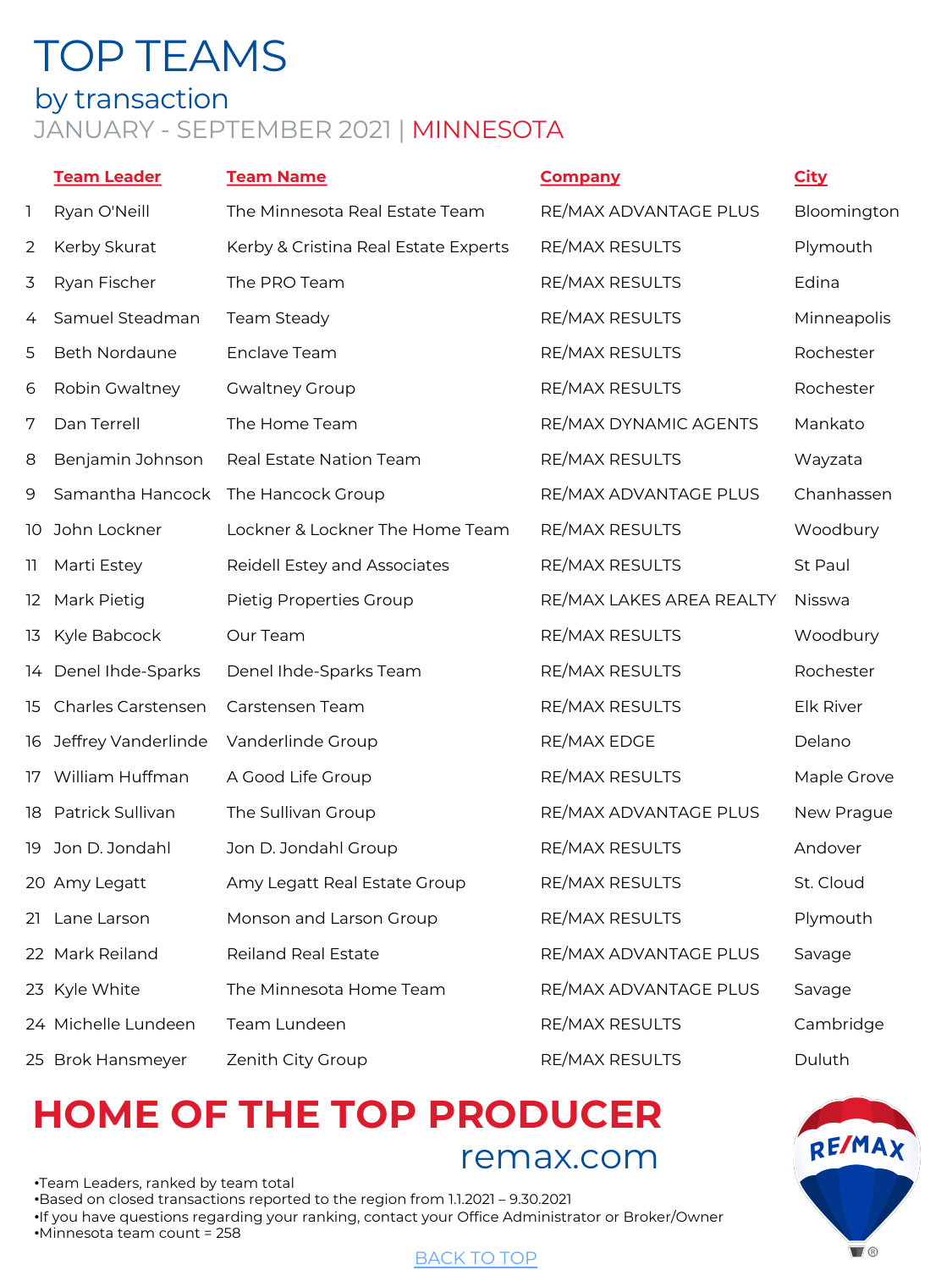## TOP TEAMS by transaction JANUARY - SEPTEMBER 2021 | MINNESOTA

### **Team Leader Team Name Company City**

|    | 26 Andrew Prasky       | The Preferred Home Team            | RE/MAX ADVANTAGE PLUS    | <b>Blaine</b>       |
|----|------------------------|------------------------------------|--------------------------|---------------------|
|    | 26 Lori Mickelson      | The Mickelson Team                 | RE/MAX RESULTS           | Rochester           |
|    | 27 Jared Lundgren      | RE/MAX Northland Team              | RE/MAX NORTHLAND         | Aitkin              |
|    | 28 Brandon Hedges      | <b>Barker Hedges Group</b>         | RE/MAX RESULTS           | Eagan               |
|    | 28 Wade Hanson         | Wade Hanson & Associates           | RE/MAX RESULTS           | Woodbury            |
|    | 29 Dustin Van Camp     | The DVC Team                       | RE/MAX RESULTS           | Elk River           |
|    | 30 Jason Stockwell     | <b>Team Stockwell</b>              | RE/MAX RESULTS           | Richfield           |
| 31 | Mark Kottke            | SW Metro Sales Group               | RE/MAX EXPERIENCE        | <b>Belle Plaine</b> |
| 31 | Herman Antonov         | <b>TAG Group</b>                   | RE/MAX RESULTS           | Plymouth            |
|    | 32 Benjamin Smothers   | Smothers Falk Realty Group         | RE/MAX ADVANTAGE PLUS    | Waconia             |
|    | 33 Daryl Bauer         | Home Resource Group                | RE/MAX ADVANTAGE PLUS    | Faribault           |
|    | 34 Tiffany Carey       | Tiffany and Jason Carey            | RE/MAX RESULTS           | Rochester           |
|    | 35 Chris Hus           | Med City Home Team                 | RE/MAX RESULTS           | Rochester           |
|    | 35 Jordan Schroeder    | Real Home Team                     | RE/MAX RESULTS           | White Bear Lake     |
|    | 36 Roxanne Johnson     | The Roxanne Johnson Team           | RE/MAX SELECT PROPERTIES | Harmony             |
|    | 37 Kurt Peterson       | Peterson Skattum Realty Group      | RE/MAX ADVANTAGE PLUS    | Savage              |
|    | 37 Joseph Houghton     | The Minnesota Property Group       | RE/MAX RESULTS           | Plymouth            |
|    | 37 Jordan DeCaro       | Jordan DeCaro Real Estate Team     | RE/MAX RESULTS           | Duluth              |
|    | 38 Maria Letsos        | Maria Letsos                       | RE/MAX RESULTS           | Duluth              |
|    | 39 Paul Morrison       | Paul Morrison Team                 | RE/MAX RESULTS           | St. Cloud           |
|    | 40 Richard Webb        | The Webb Group                     | RE/MAX RESULTS           | Edina               |
|    | 40 Michelle Anderson   | Anderson Hometown Team             | RE/MAX RESULTS           | Andover             |
| 41 | Kaishawna Frazier      | Kaishawna Frazier                  | RE/MAX RESULTS           | St Paul             |
|    | 41 Michael Smith       | Mike Smith Team                    | RE/MAX RESULTS           | Woodbury            |
|    | 42 Christine Fairchild | <b>Fairchild Real Estate Group</b> | <b>RE/MAX RESULTS</b>    | Duluth              |

## **HOME OF THE TO[P PROD](#page-0-0)UCER** remax.com

•Team Leaders, ranked by team total •Based on closed transactions reported to the region from 1.1.2021 – 9.30.2021 •If you have questions regarding your ranking, contact your Office Administrator or Broker/Owner •Minnesota team count = 258